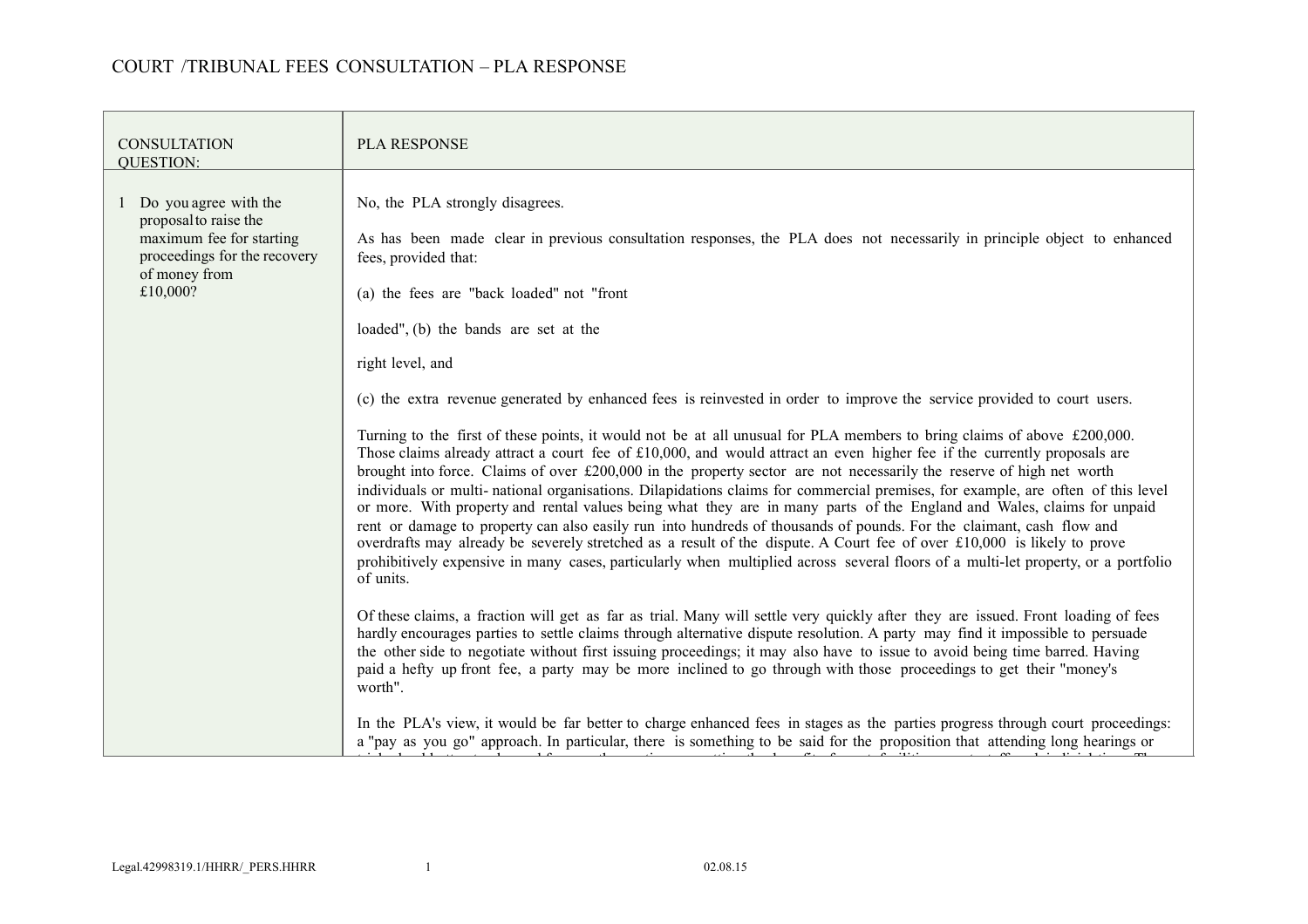$\overline{\phantom{0}}$ 

| Turning to the second point, the PLA disagreed in the previous consultation that money claims valued at £200,000 warranted a court<br>fee as high as £10,000. Likewise, claims in excess of £200,000 do not justify an issue fee of over £10,000. Sir Rupert Jackson<br>concluded in his Review of Civil Litigation Costs: Final Report that: "The current level of court fees is too high and the current policy<br>of full cost pricing is wrong in principle". Despite this, the April 2015 changes increases fees exponentially and the current proposals<br>seek to do the same again. This contradicts the overriding objective of the Civil Procedure Rules of "enabling the court to deal with<br>cases justly and at proportionate cost". Court fees of over $\text{\pounds}10,000$ for a claim of $\text{\pounds}200,001$ are disproportionate. |
|-----------------------------------------------------------------------------------------------------------------------------------------------------------------------------------------------------------------------------------------------------------------------------------------------------------------------------------------------------------------------------------------------------------------------------------------------------------------------------------------------------------------------------------------------------------------------------------------------------------------------------------------------------------------------------------------------------------------------------------------------------------------------------------------------------------------------------------------------------------|
| Also, there has been insufficient time for the full impact of the fee increases which came into effect in April 2015 to be felt. Early<br>indications from our members are that, as it is, the $£10,000$ cap is too high and creating a real barrier to justice for some litigants.<br>Unquestionably, this problem will be exacerbated further if the maximum fee is increased. Many litigants in person who cannot afford<br>legal representation would be prevented from bringing a claim of over £200,000 if they had to pay a court fee of more than £10,000.<br>This is preventing access to justice. For these reasons, again, the PLA would urge the government to reconsider.                                                                                                                                                                    |
| Back loaded costs again have the advantage over an increase in issue fees as they can take into account the length of the final<br>hearing: a high value claim may still only require a short hearing and limited use of court time, and vice versa.                                                                                                                                                                                                                                                                                                                                                                                                                                                                                                                                                                                                      |
| Dealing finally with the third point, charging enhanced fees can only be justified if the excess revenue is reinvested in the court<br>system to improve the service provided to court users. Unfortunately, PLA members regularly complain about the poor level of<br>service they receive from the courts. Currently, the PLA is collating feedback from its members of their experience (positive and<br>negative) with the courts for reporting back to HMCTS - http://www.pla.org.uk/news/detail/HMCTS-feedback.                                                                                                                                                                                                                                                                                                                                     |
| The PLA is concerned that a benefit of cost based fees which stands to be lost is that courts are incentivised to keep the cost of<br>providing the relevant service to the level of the fees. Once that relationship between fees and cost of service is broken, there will<br>no longer be the same incentive for the courts to manage costs and run themselves efficiently.                                                                                                                                                                                                                                                                                                                                                                                                                                                                            |
| Therefore, the PLA considers that enhanced fees should only be charged if the additional revenue is ring-fenced and there is a<br>government commitment to reinvesting it in the civil justice system to improve services for court users. Otherwise, it is no more than a<br>stealth tax. Taxing people for using the courts offends the principle of access to justice.                                                                                                                                                                                                                                                                                                                                                                                                                                                                                 |
|                                                                                                                                                                                                                                                                                                                                                                                                                                                                                                                                                                                                                                                                                                                                                                                                                                                           |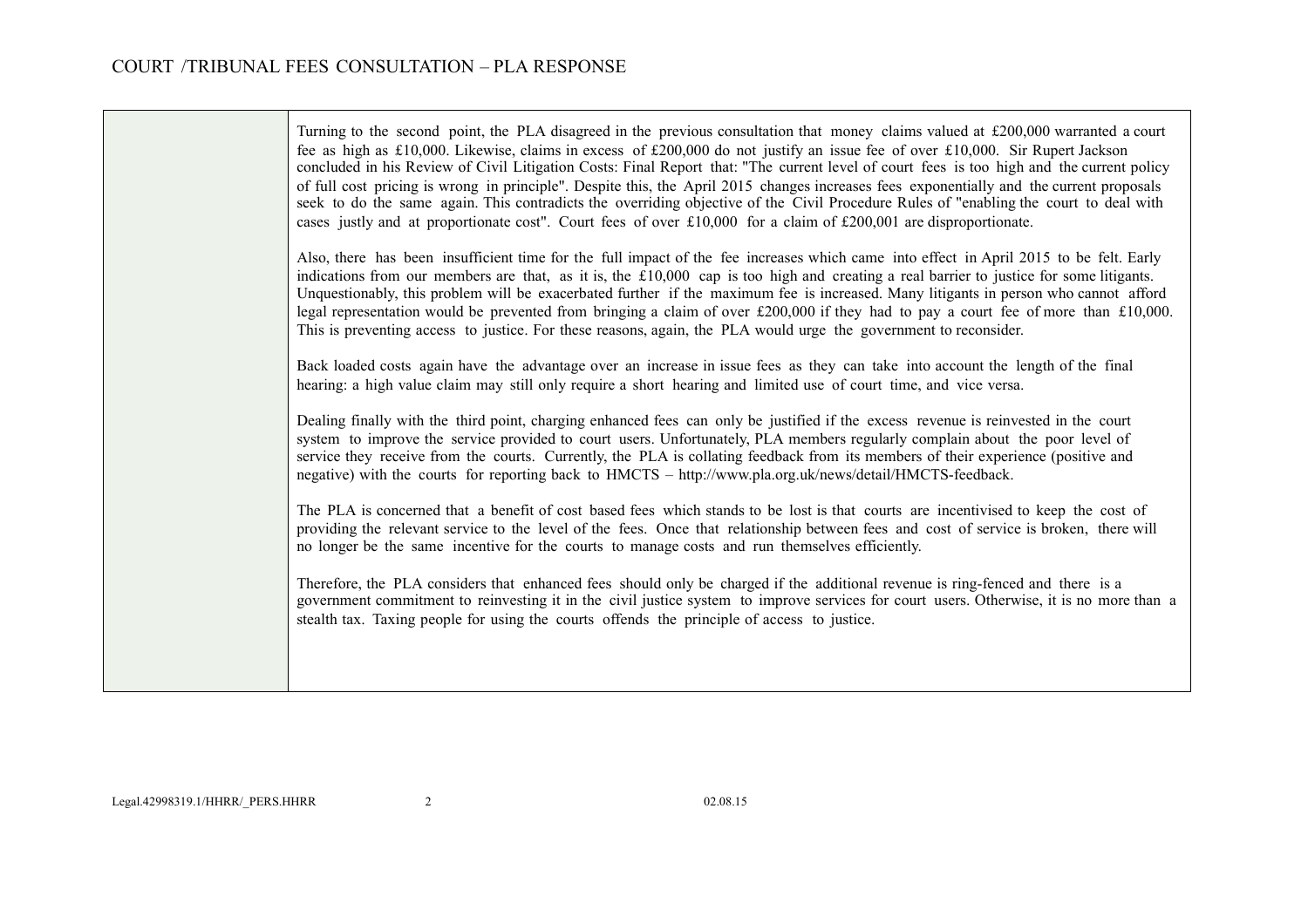| justice and, for the reasons stated in response to Question 1, should not be increased further.                                                                                                                                                                                                                                                                                                             |
|-------------------------------------------------------------------------------------------------------------------------------------------------------------------------------------------------------------------------------------------------------------------------------------------------------------------------------------------------------------------------------------------------------------|
| The PLA cannot comment on this question.                                                                                                                                                                                                                                                                                                                                                                    |
| The PLA does not object in principle to a proportionate increase in the disposable capital test for fee remissions and acknowledges<br>that such an increase may help alleviate the oppressive effects of the proposed increases in issue fees for some people. However, it<br>is clear that an increase in the disposal capital test will not solve the problems caused by an increase in issue fees to an |
|                                                                                                                                                                                                                                                                                                                                                                                                             |

<u> 1989 - Johann Stein, marwolaethau a bh</u>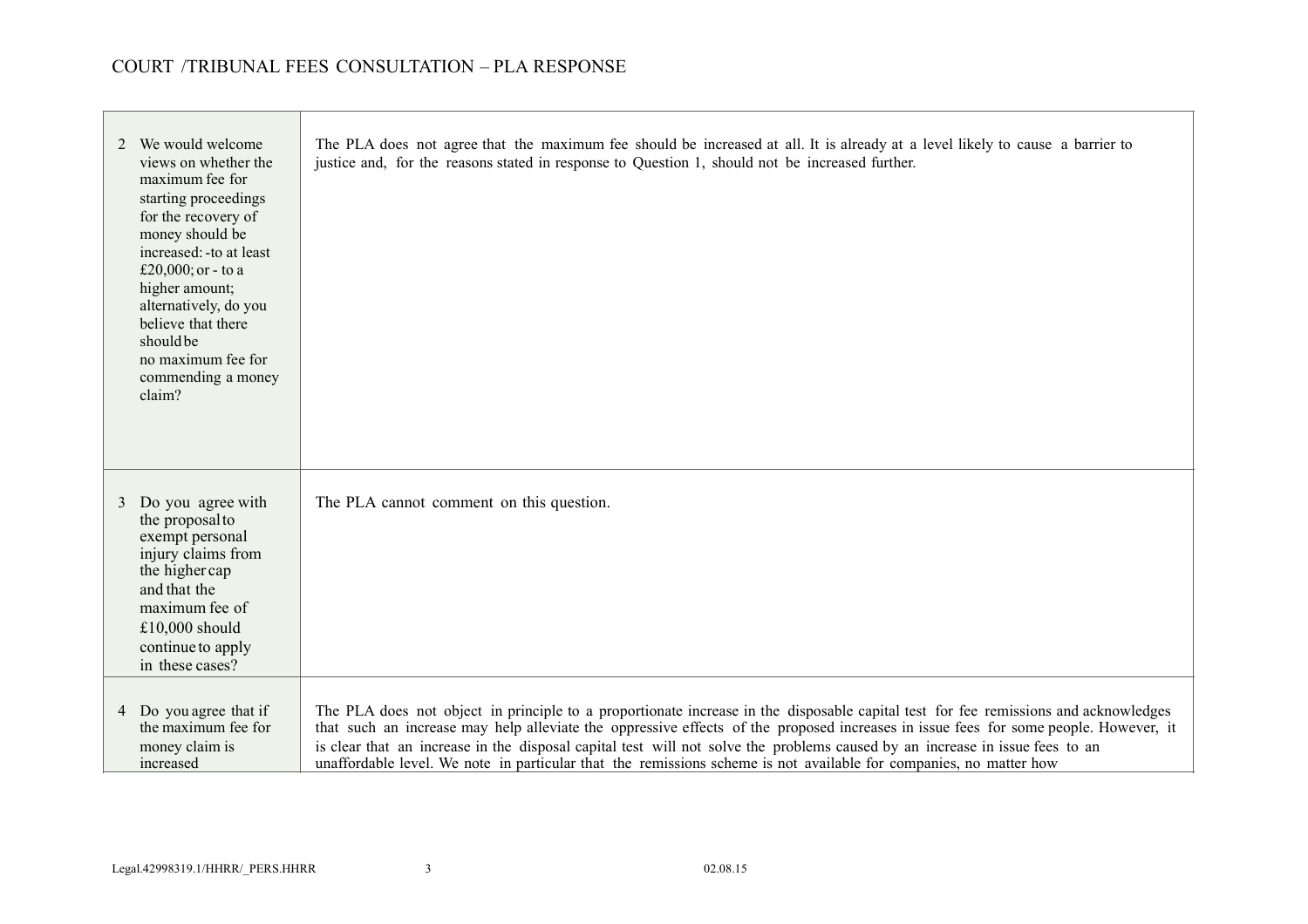| as proposed, the disposable<br>capital test for a fee<br>remission should also be<br>amended so that the<br>disposable capital<br>threshold for a fee of<br>£10,000 is increased to<br>£20,000 and to<br>£25,000 for a fee of<br>£20,000? | small their size or modest their income.                                                                                                                                                                                                                                                                                                                                                                                                                                                                                                                                                                                       |
|-------------------------------------------------------------------------------------------------------------------------------------------------------------------------------------------------------------------------------------------|--------------------------------------------------------------------------------------------------------------------------------------------------------------------------------------------------------------------------------------------------------------------------------------------------------------------------------------------------------------------------------------------------------------------------------------------------------------------------------------------------------------------------------------------------------------------------------------------------------------------------------|
| 5 Are there any other<br>benefits or payments that<br>should be excluded from<br>the assessment of a<br>person's disposable<br>capital for the purposes<br>of a fee<br>remission?                                                         | The PLA cannot comment on this question.                                                                                                                                                                                                                                                                                                                                                                                                                                                                                                                                                                                       |
| 6 Do you agree with the<br>proposal to uplift all civil<br>fees not affected by one of<br>the other specific proposals<br>by 10%? Please give<br>reasons for your answer.                                                                 | No, the PLA does not agree.<br>PLA members specialise in all aspects of property litigation including commercial, residential and agricultural property law. We<br>are lawyers who come from a variety of firms in terms of size and location.<br>The suggested increases are small, however they follow substantial increases in issue fees and general increases in the majority<br>of all civil court fees. Litigants are therefore already paying significant fees in many other areas.<br>As the Government is not offering any guarantee that the additional revenue generated by this proposed increase will be used to |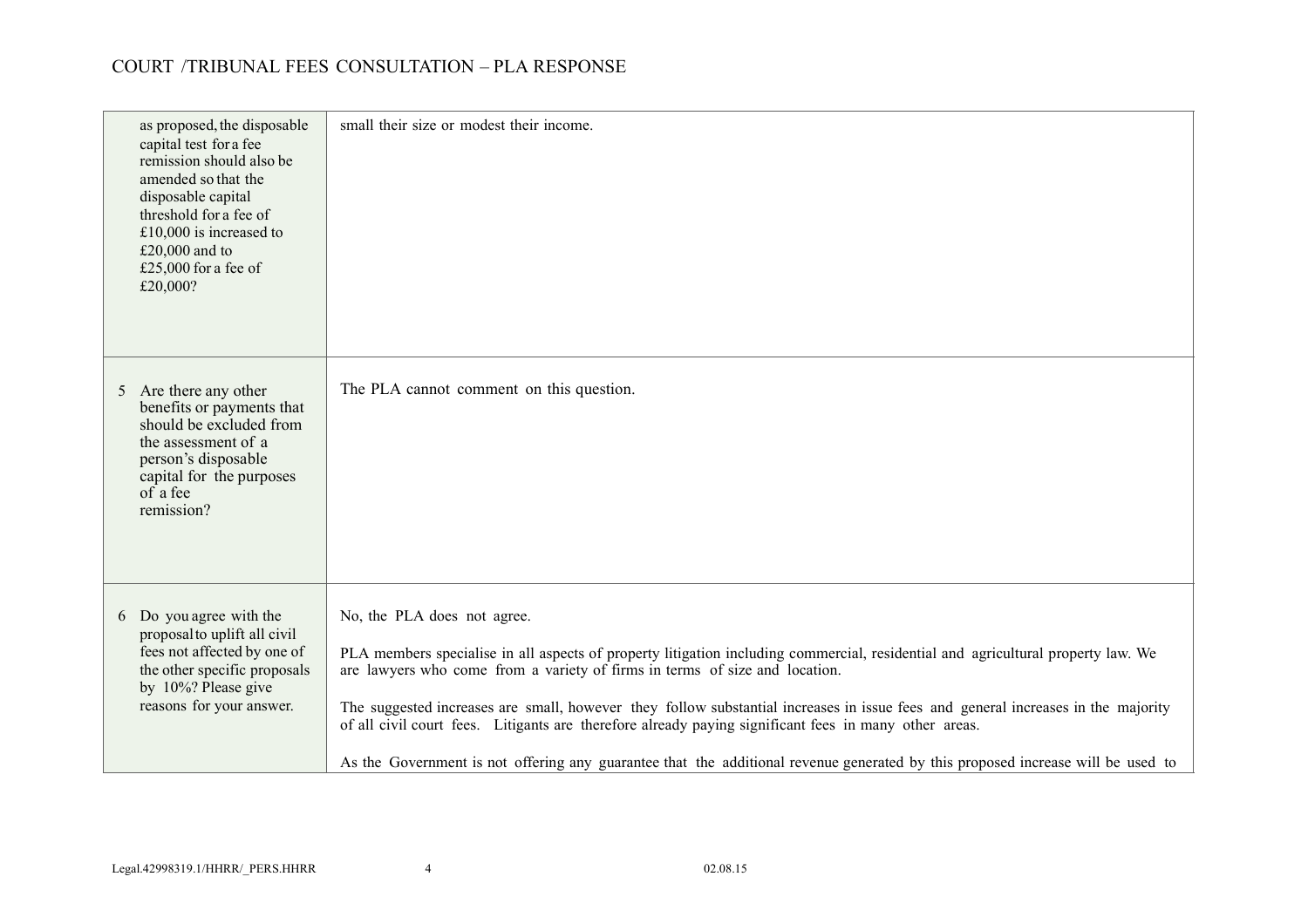| benetit<br>the<br>would be<br>unsutticient :<br>1 n creased<br>tor the<br>Court<br>who<br>paving the<br>there<br>in return<br>tees<br>users<br>offered<br>being<br>value |
|--------------------------------------------------------------------------------------------------------------------------------------------------------------------------|
| enhancement.                                                                                                                                                             |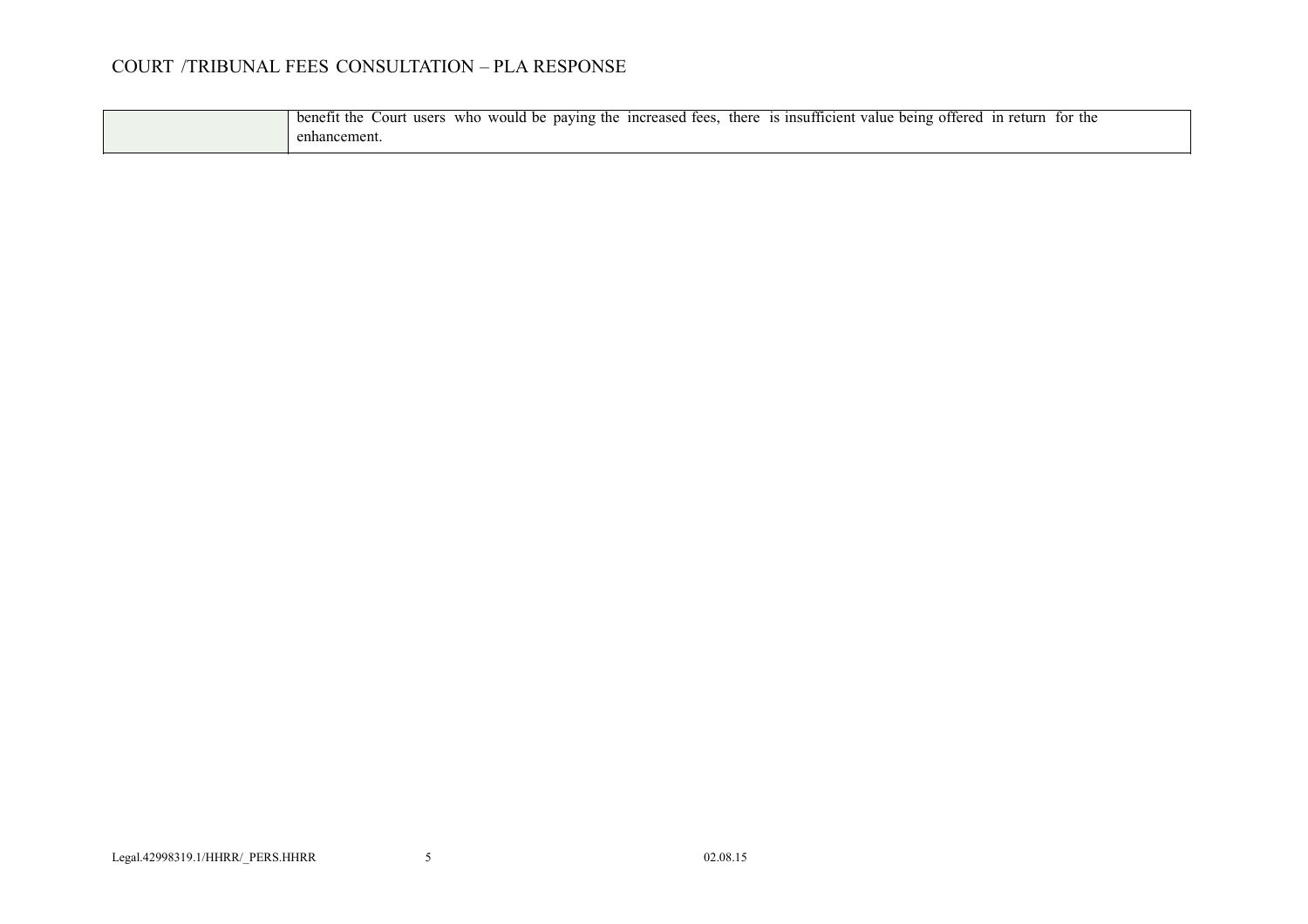| 7 Do you agree with<br>government's<br>proposal to increase<br>the fees charged for<br>proceedings in the<br>first-tier tribunal<br>(immigration and<br>asylum chamber) as<br>set out in table<br>1 above?                                                                   | The PLA cannot comment on this question.                                    |
|------------------------------------------------------------------------------------------------------------------------------------------------------------------------------------------------------------------------------------------------------------------------------|-----------------------------------------------------------------------------|
| 8 Do you agree with<br>the proposal to<br>introduce a 10%<br>discount for<br>applications lodged<br>online?                                                                                                                                                                  | The PLA does not object in principle to a discount for online applications. |
| 9 Do you agree with<br>the government's<br>proposal to revise the<br>scheme of<br>exemptions for<br>the immigration<br>and asylum<br>chamber,<br>including the<br>proposal to exempt<br>from fees those<br>individuals<br>appealing against a<br>decision to revoke<br>their | The PLA cannot comment on this question.                                    |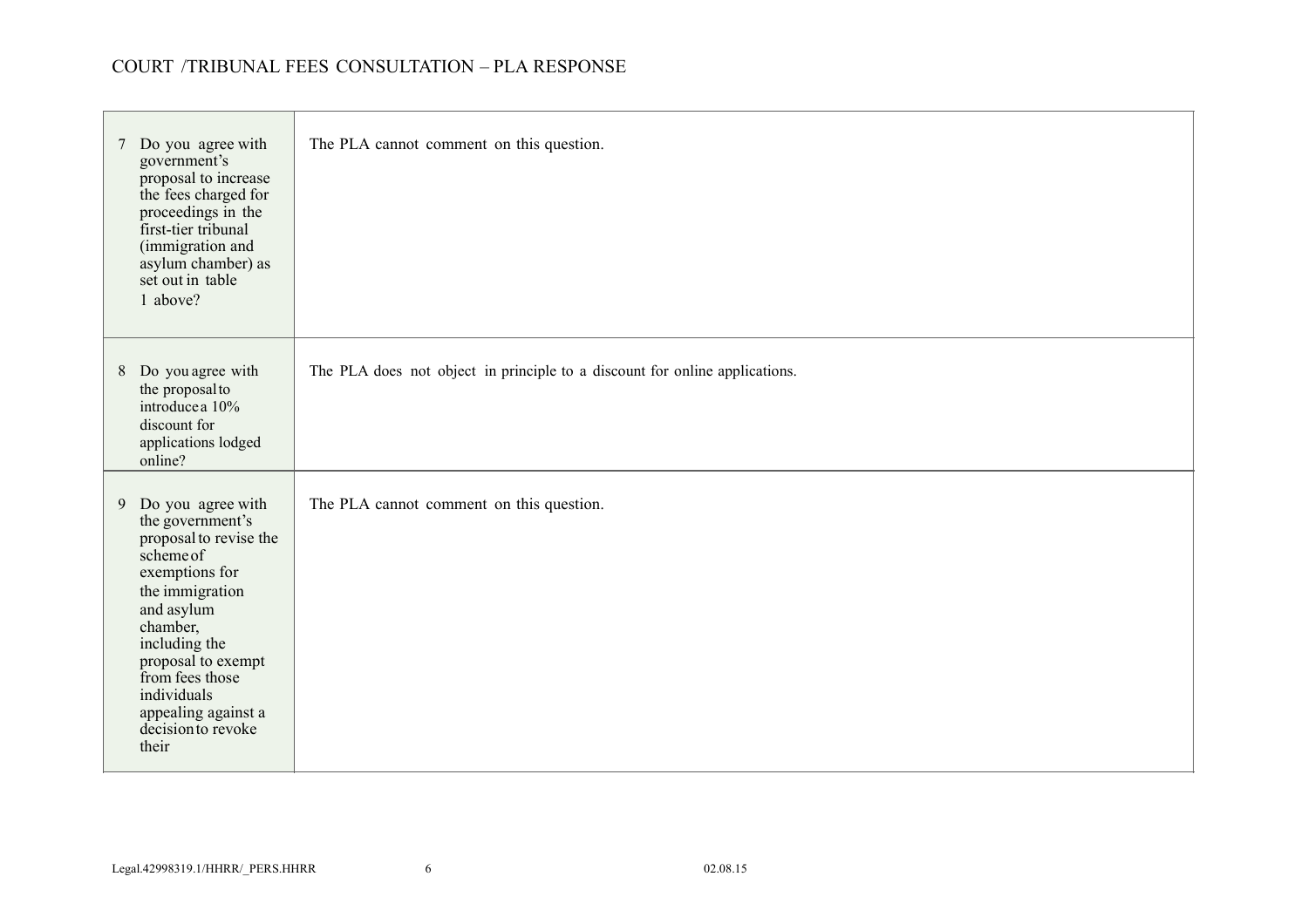| refugee and<br>humanitarian protection<br>status?                                                                                                                                                            |                                                                                                                                                                                                                                                                                                                                                                                                                                                                                                                                                                                                                                                                                                                                                                                                                                                                                                    |
|--------------------------------------------------------------------------------------------------------------------------------------------------------------------------------------------------------------|----------------------------------------------------------------------------------------------------------------------------------------------------------------------------------------------------------------------------------------------------------------------------------------------------------------------------------------------------------------------------------------------------------------------------------------------------------------------------------------------------------------------------------------------------------------------------------------------------------------------------------------------------------------------------------------------------------------------------------------------------------------------------------------------------------------------------------------------------------------------------------------------------|
| 10 Do you agree that it is<br>right to increase fees for<br>immigration judicial<br>review applications in<br>the upper tribunal?                                                                            | The PLA cannot comment on this question.                                                                                                                                                                                                                                                                                                                                                                                                                                                                                                                                                                                                                                                                                                                                                                                                                                                           |
| 11 Do you agree with the<br>government's proposal to<br>introduce a simple fee<br>structure for most<br>proceedings in the<br>property chamber of £100<br>to start proceedings and<br>£200 for a<br>hearing? | The PLA does not object in principle to the introduction of a uniform fee structure for most proceedings in the property<br>chamber, provided that the extra revenue generated by enhanced fees are reinvested in order to improve the service provided to<br>court users.                                                                                                                                                                                                                                                                                                                                                                                                                                                                                                                                                                                                                         |
| 12 Do you agree with the<br>proposal to charge higher<br>fees for leasehold<br>enfranchisement and<br>valuation cases, and<br>specifically £400<br>to start proceedings and                                  | The PLA does not agree with the proposal to charge higher fees for leasehold enfranchisement and valuation cases.<br>The Government's proposal to increase enfranchisement fees is ostensibly based on an assumption that the parties in such cases<br>can afford to pay more due to the high value of the property which is the subject of the claim. However, this is skewed by<br>some claims concerning high value properties on the Landed Estates and in Prime Central London; it is not necessarily reflected<br>up<br>and down the country generally. There is in fact a huge variety in values of enfranchisement applications, from bulk work worth<br>a few thousand pounds per property (in which case the proposed fees would be immediately prohibitive) to those worth millions.<br>A flat rate fee means that "a flat owner in Luton is subsidising an oligarch in Knightsbridge". |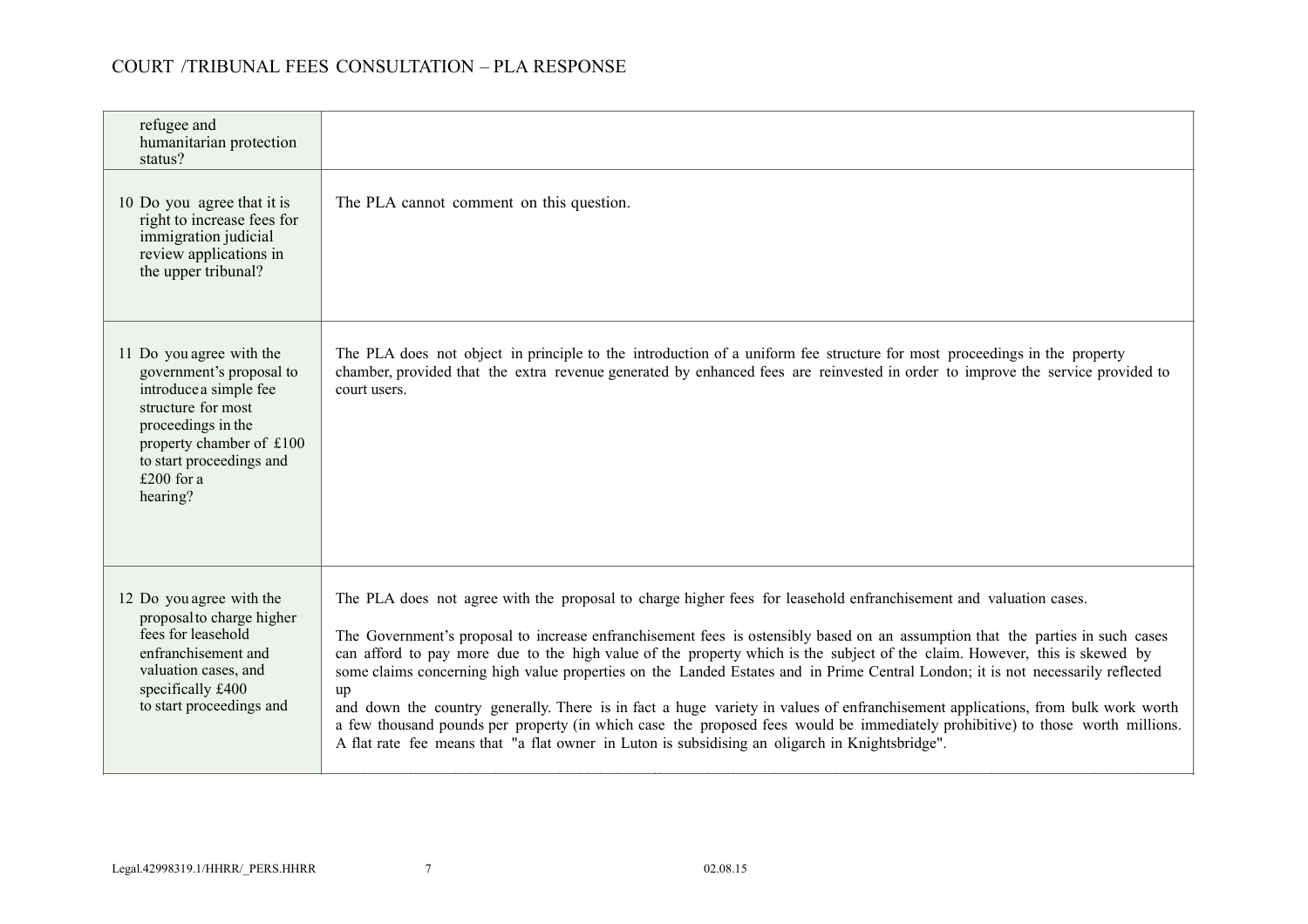| £2,000 for a<br>hearing?                                                                                                                                                                                                                        | the subject leases have 80 years or more unexpired and no marriage value is payable.<br>In reality applications are made to the Tribunal as a protective measure in all save a handful of cases; if it is not made within the<br>time limit the claim is deemed withdrawn. Higher fees therefore, appear to be a penalty on tenants for exercising a right that<br>Parliament has sought fit to grant. Any fees, let alone higher fees, will be paid by tenants to protect their claims; landlords do<br>not routinely bother to make applications and will therefore avoid the fees. The same will be true of hearing fees if these are to<br>be met by the claimant rather than shared between the parties. The Tribunal has very limited costs shifting powers so the payee of<br>the fees is likely to be unlikely to be able to recover from its opponent, regardless of the outcome of the proceedings. |
|-------------------------------------------------------------------------------------------------------------------------------------------------------------------------------------------------------------------------------------------------|---------------------------------------------------------------------------------------------------------------------------------------------------------------------------------------------------------------------------------------------------------------------------------------------------------------------------------------------------------------------------------------------------------------------------------------------------------------------------------------------------------------------------------------------------------------------------------------------------------------------------------------------------------------------------------------------------------------------------------------------------------------------------------------------------------------------------------------------------------------------------------------------------------------|
| 13 Are there any other<br>types of application in<br>this chamber which<br>vou feel should be<br>exempt from<br>fees?                                                                                                                           | No. The PLA's view is that fees should be applied across the board and remain modest to maximise revenue but not be a barrier<br>to access to justice.                                                                                                                                                                                                                                                                                                                                                                                                                                                                                                                                                                                                                                                                                                                                                        |
| 14 Do you agree with<br>the proposed fees for<br>all proceedings in the<br>general regulatory<br>chamber: specifically<br>£100<br>to start proceedings<br>with a determination<br>on the papers; and a<br>further fee of £500<br>for a hearing? | The PLA cannot comment on this question.                                                                                                                                                                                                                                                                                                                                                                                                                                                                                                                                                                                                                                                                                                                                                                                                                                                                      |
| 15 Are there any<br>proceedings in the<br>general regulatory                                                                                                                                                                                    | The PLA cannot comment on this question.                                                                                                                                                                                                                                                                                                                                                                                                                                                                                                                                                                                                                                                                                                                                                                                                                                                                      |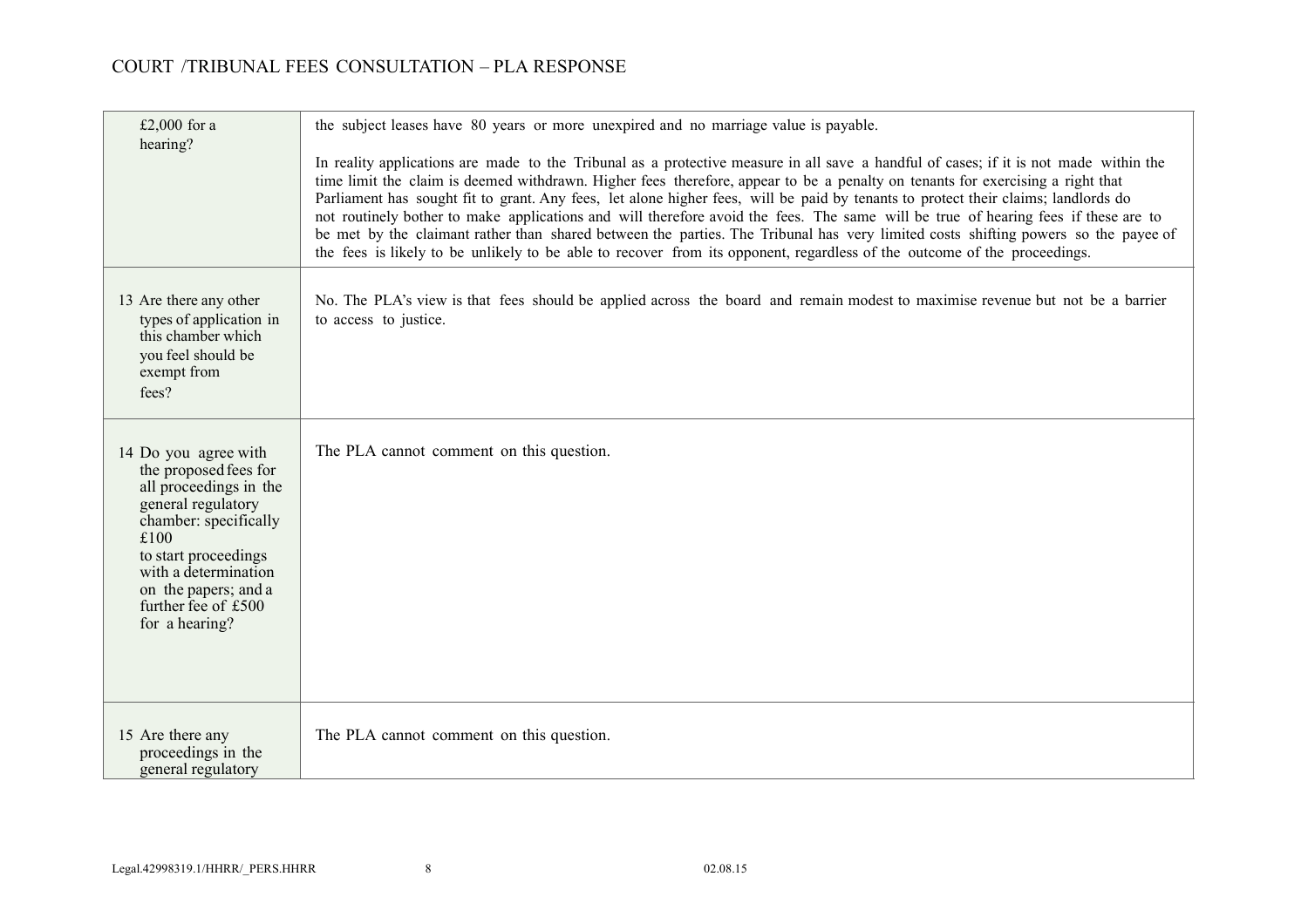| chamber that should be exempt<br>from fees?                                                                                                                                                                            |                                          |
|------------------------------------------------------------------------------------------------------------------------------------------------------------------------------------------------------------------------|------------------------------------------|
| 16 Do you agree with the proposed<br>fee structures we are proposing in<br>the first-tier tribunal (tax<br>chamber) and the upper tribunal<br>(tax and chancery)?                                                      | The PLA cannot comment on this question. |
| 17 Are there any types of<br>applications or cases which you<br>feel should be exempt from the<br>fees?                                                                                                                | The PLA cannot comment on this question. |
| 18 We would welcome views on our<br>assessment of the impacts of the<br>proposals for further fee<br>increases set out in chapters 3<br>and<br>4 on those with protected<br>characteristics.<br>We would in particular | The PLA cannot comment on this question. |